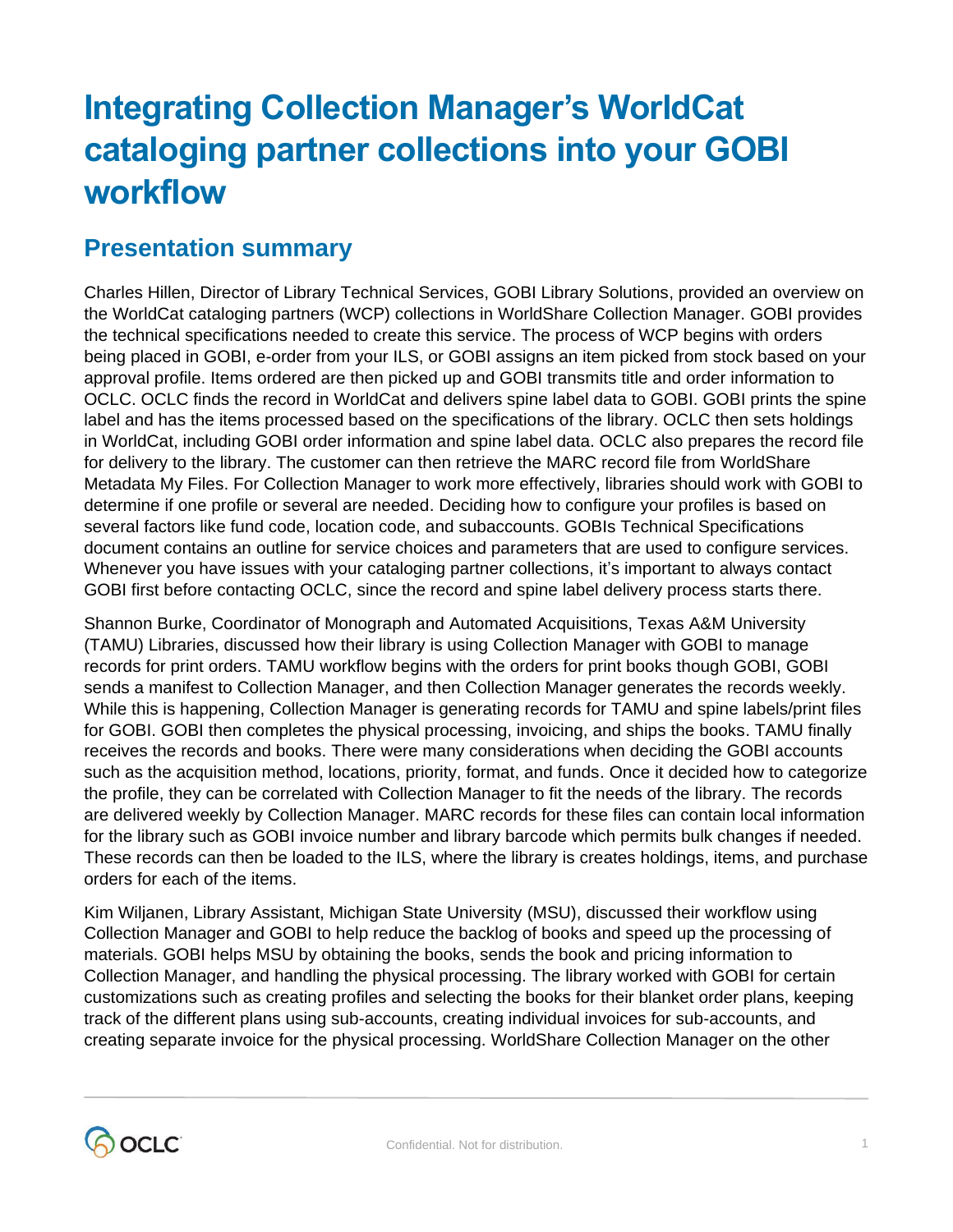hand received the information regarding the shipment from GOBI, selected the records, returned the labeling information to GOBI, created bibliographic record files, and posted the files for download from their website. Customizations were done both in Collection Manager and GOBI based on parameters set by MSU. Some of the problems that could be seen with the bibliographic records sent would be no records available, incorrect records due to duplicate ISBN, and eBook records supplied for print books. Even with these small issues the partnership with GOBI and OCLC allow the library to improve efficiency and reduce backlogs.

## **Member Questions**

#### **Question: What if you receive a processed book with missing pages or other errors in it, such as type missing or slanted? Can you return for a replacement processed book?**

Answer: Yes, if a book is defected, it is returnable. You would go through your representative at GOBI and let them know. They usually allow returns.

#### **Question: Can you expand a bit on what sort of cataloging review is done on delivered books and MARC records? Is every book and record reviewed?**

Answer: In TAMU every book is reviewed. We check for basic information such as the title being correct and that we receive the print description rather than the ebook. We want to make sure that the record is displaying properly. We also have a lot of books that do not come from GOBI which are cataloged inhouse.

#### **Question: Why do you put invoice numbers in the bib record and not in an order record?**

Answer: TAMU uses it to make sure the records are loaded correctly into our ILS system.

#### **Question: How are the books processed?**

Answer: GOBI offers several standard physical processing activities, such as security supplies (e.g. strips or RDF tags). GOBI can do barcode scanning and add protectors to spine labels and barcodes. Other processing can be done based on your library needs.

#### **Question: Do you accept book donations? If so, how does your workflow incorporate them?**

Answer: MSU does receive book donations. They have their own workflow. We double check to make sure we do not have them already in the catalog and check with bibliographers to see if they want it added to the catalog. We then catalog them and get them out to our shelves.

#### **Question: Who establishes the initial CM settings or modifies CM settings in an established workflow if need be? the Library or GOBI?**

Answer: The library is in control of the profile in Collection Manager. Those collections are done by the library in that system. It is recommended though that if a library makes changes in Collection Manager to notify GOBI of those changes.

#### **Question: What percent of your books do you receive subpar bibliographic records?**

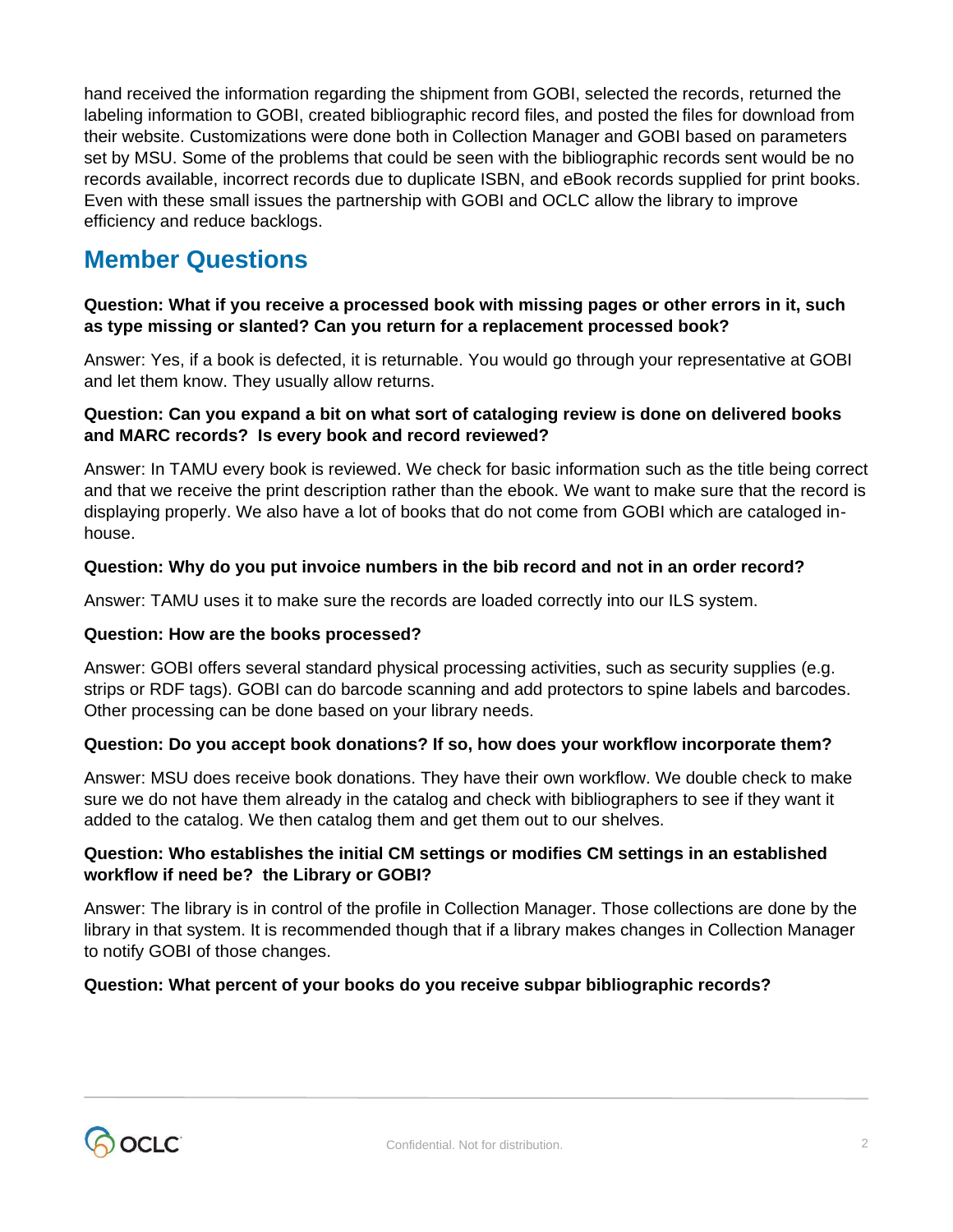Answer: MSU has not necessary figured that out at a percentage basis, it's probably 20 to 25%. About 75% of records do not need to go to catalogers for additional work. It really depends on how new the book is at times is.

#### **Question: Do you have any ballpark figures for the small number of shelf-ready books received that might require re-processing, e.g., a selector requests another location or re-classification etc.?**

Answer: TAMU doesn't have exact numbers on this but it would be low. The main things that we correct were mentioned in MSU's presentation. Also, it depends on the level of service you sign up with GOBI.

For MSU, its quite a low number of requests to have things reclassified, possibly 5 to 6 in the past couple of years. Sometimes a label is not available at the time of the book being sent, but once the library has received the book there may be a more completed record in WorldCat. This happens very little though.

#### **Question: Does GOBI use the same process for UK books?**

Answer: Yes, it is and has been established for quite some time.

#### **Question: Does GOBI or WCP provide an order record to load so patrons can place holds?**

Answer: Collection Manager provides a bibliographic record from WorldCat. The record can be customized to include order information as defined by the library, based on the data that GOBI is able to send to OCLC.

#### **Question: Can you tell us the geographical parameters of your shelf-ready GOBI plans? i.e. for which countries/continents do you use this service?**

Answer: GOBI offers shelf-ready services to all customers, world-wide. You can learn more about GOBI and send queries to their team via the [GOBI web page.](https://www.ebsco.com/products/gobi-library-solutions)

#### **Question: How do you find incomplete records that are loaded in your catalog?**

Answer: TAMU: Just a caveat that the quality of record is tied to the type of records we are using, completed automated. I know that if we were to go with OCLC Plus records, the quality would be enhanced.

- Once in the System:
	- $\circ$  We run two reports, a new bookshelf report and an in-process report, regularly to watch for missing call numbers or obviously incorrect ones or lingering titles with a status of inprocess.
- Upon arrival:
	- $\circ$  Because we also receive physical processing, when a book arrives with no call number spine label, this is a giveaway, that the record will need some attention.
	- $\circ$  In addition, a quick of review of the marc file as we loaded it into our system, using marc edit:
		- This gives us the number of records compared to the number of 050s
		- A quick Ctrl-F of the 050 field can help identify records with missing 050s
		- A quick Ctrl-F of the 245 field can help identify records with a title in all caps • There may be other fields of concern but call number and title catch the majority of problems.